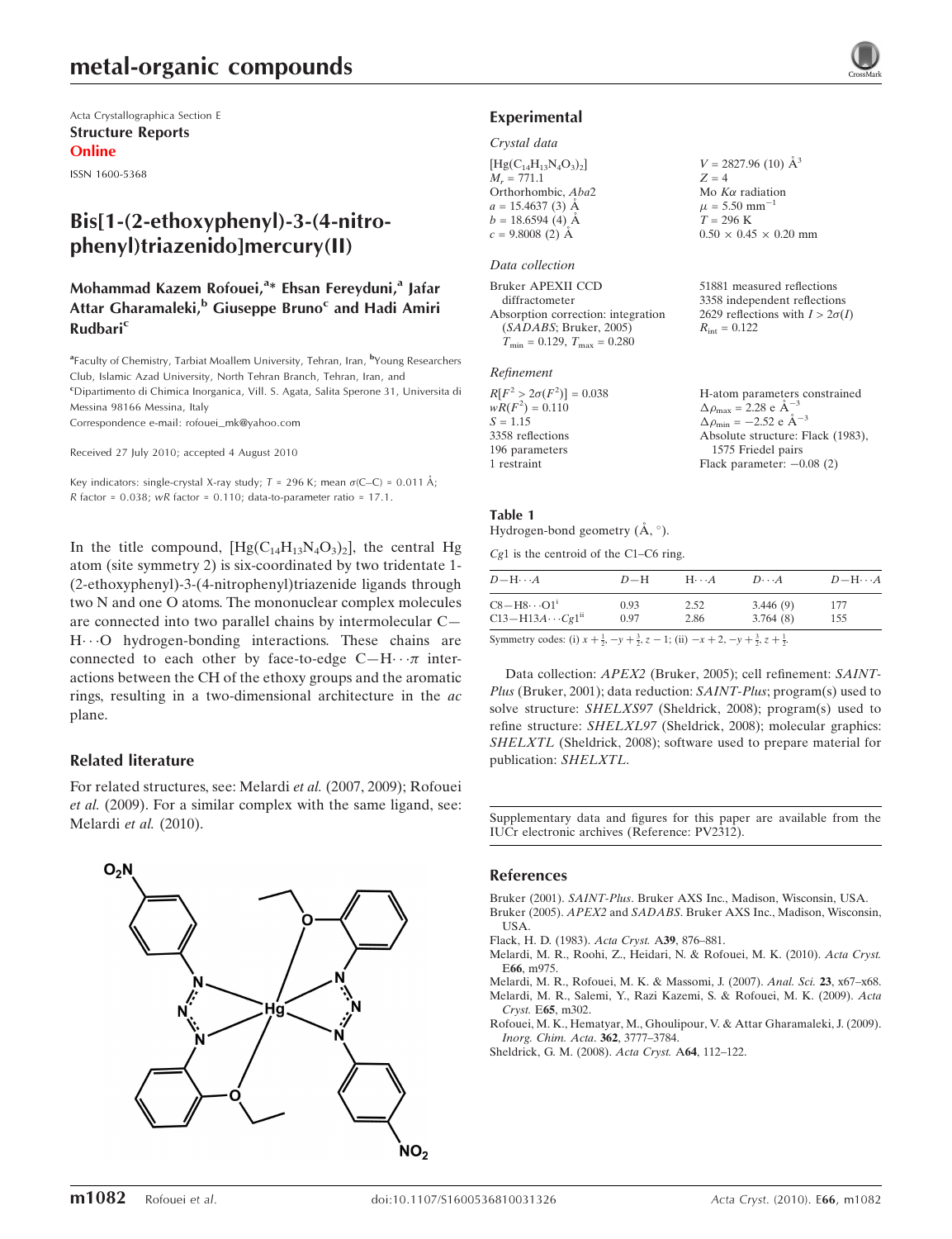# **supporting information**

*Acta Cryst.* (2010). E**66**, m1082 [https://doi.org/10.1107/S1600536810031326]

# **Bis[1-(2-ethoxyphenyl)-3-(4-nitrophenyl)triazenido]mercury(II)**

# **Mohammad Kazem Rofouei, Ehsan Fereyduni, Jafar Attar Gharamaleki, Giuseppe Bruno and Hadi Amiri Rudbari**

## **S1. Comment**

The study of transition-metal complexes containing 1,3-diaryltriazene ligands has greatly increased in the past few years because of the versatility of their coordination forms, yielding a variety of coordination compounds with large structural diversity. The crystal structures of a few complexes related to the title compound have been reported recently from our laboratory (Melardi *et al.*, 2007, 2009, 2010; Rofouei *et al.*, 2009).

In the title complex (Fig. 1), two [1-(2-ethoxyphenyl)3-(4-nitrophenyl)triazenido] ligands are coordinated to the central atom Hg(II), each through two N atoms [Hg1—N1 = 2.7873 (1) Å and Hg1—N3 = 2.0836 (1) Å] and one O atom [Hg1]  $-01 = 2.6562$  (1) Å]. The Hg1—N1 is significantly longer than the Hg1—N3 bond. In the lattice of the title compound, the monomeric Hg( $C_{14}H_{13}N_4O_3$ )<sub>2</sub> moieties are linked into chains through non-classical C8—H8…O1 hydrogen bonds, as well as C—H···*π* stacking interactions. Moreover, the mono-nuclear complexe molceules are connected to form two parallel chains by distinct intermolecular non-classical C—H···O hydrogen bonds. Consequently, 1-D chains are connected with one another by C—H···*π* stacking interactions, resulting in a 2-D architecture. These C—H···*π* edge-toface interactions are present between CH group of ethoxy with aromatic rings with  $H \cdot \cdot \pi$  distance of 2.86 Å for C13— H12A···*Cg*1 (2 - *x*,3/2 - *y*, *z*-1/2) [*Cg*1= C1—C6 (Tab. 1, Figs. 2 and 3). Also, the sum of the weak non-covalent interactions seems to play an important role in the crystal packing and the formation of a formed framework. The unit cell packing diagram of the title compound is shown in Fig. 4.

### **S2. Experimental**

The title complex was prepared by dissolving [1-(2-ethoxyphenyl)3- (4-nitrophenyl)]triazene (0.58 g, 2 mmol) in 20 ml anhydrous methanol. A solution of mercury acetate (0.32 g, 1 mmol) in 20 ml anhydrous methanol was added to the ligand solution. After 1 h, a red-orange solid was readily precipitated out. After two weeks beautiful red-orange and airstable crystals of the title complex were obtained by slow evaporation of the solvent.

### **S3. Refinement**

An absolute structure was established using Flack (1983) method. The H-atoms were placed in calculated positions with  $C-H = 0.93$ , 0.96 and 0.97 Å for aryl, methyl and methylene type H-atoms, respectively, and included in the refinement in riding mode with isotropic displacement parameters  $U_{iso}(H) = 1.5$  and  $1.2 \times U_{eq}(C)$  for the CH<sub>3</sub> and other groups, respectively. The final difference map showed electron density within 1.0 Å from Hg1 atom and may be attributed to absorption effects.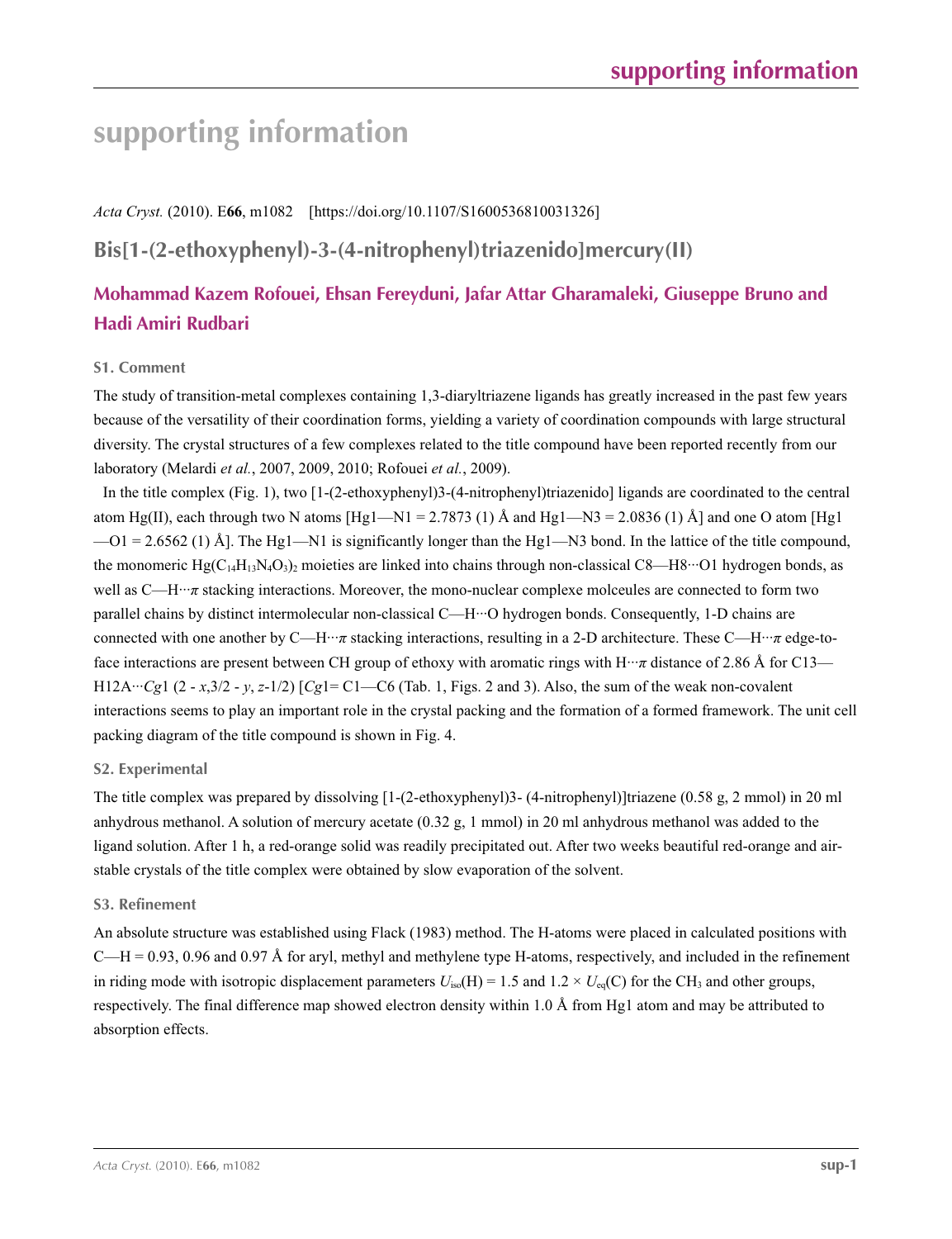

**Figure 1**

Molecular structure of the title compound, with ellipsoids drawn at 50% probability level.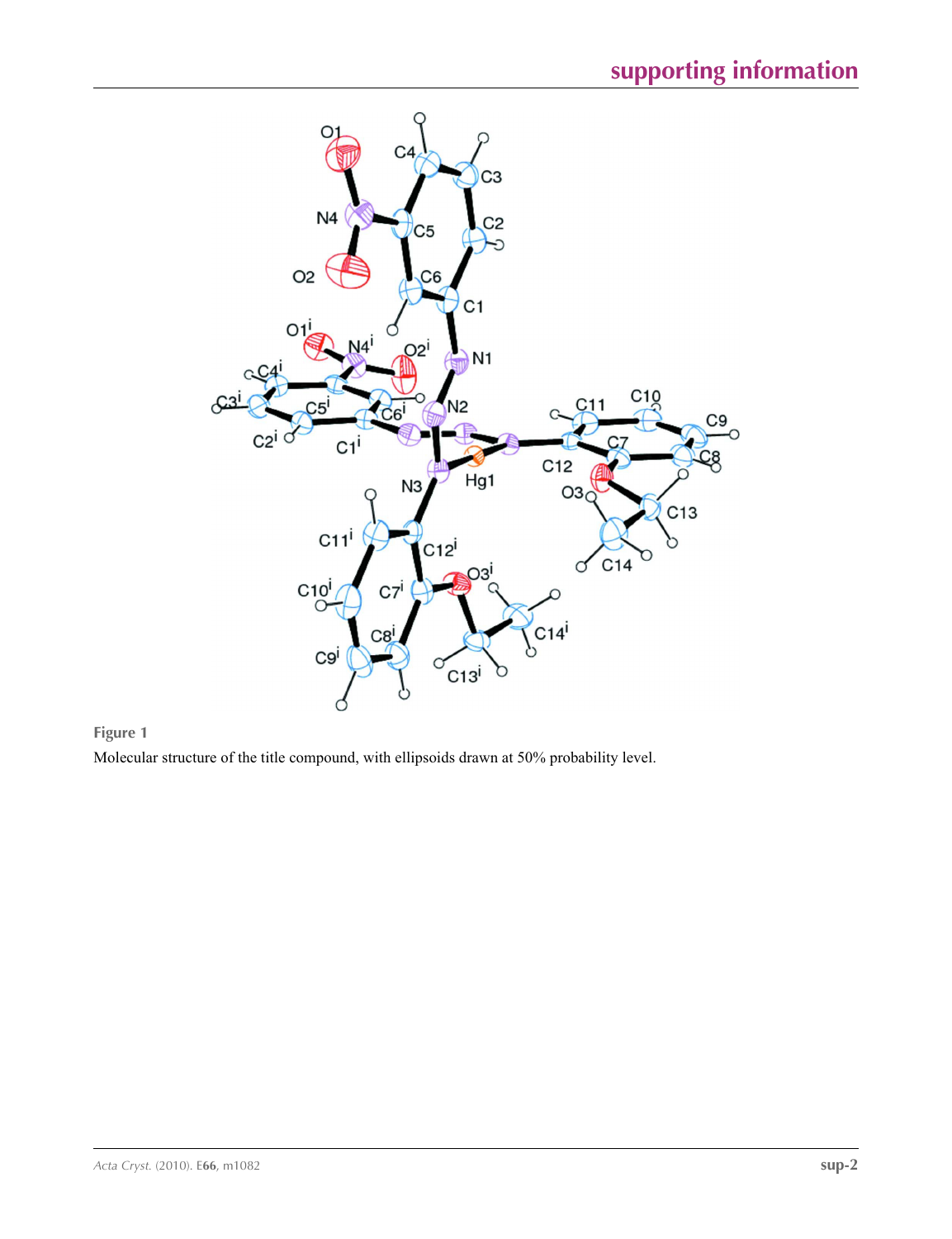







C—H···*π* stacking interactions between two Hg(C<sub>14</sub>H<sub>13</sub>N<sub>4</sub>O<sub>3</sub>)<sub>2</sub> moieties.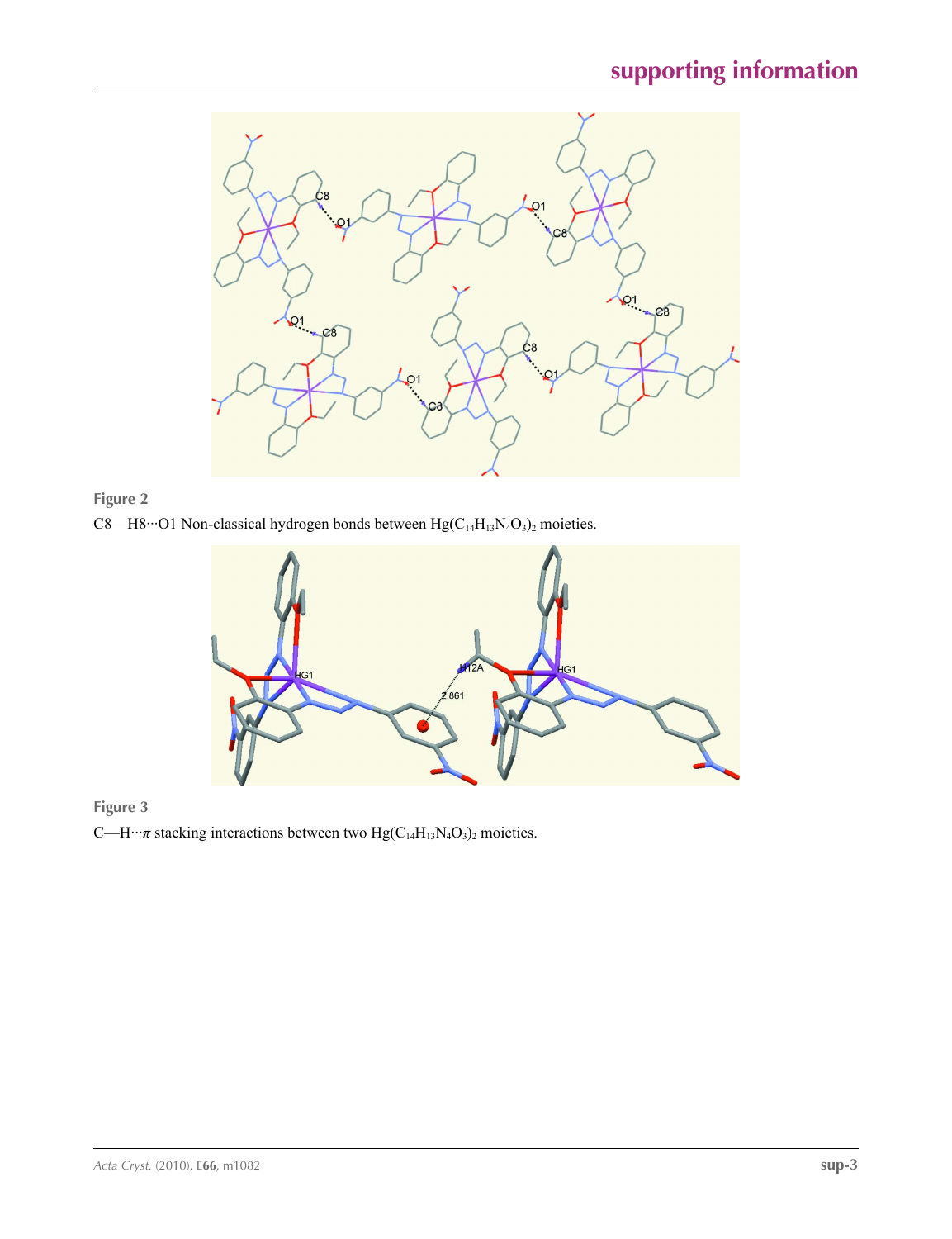

## **Figure 4**

The unit cell packing diagram of the title compound along the *c* axis. Hydrogen atoms not involving in the hydrogen bonds are omitted for clarity.

**Bis[1-(2-ethoxyphenyl)-3-(4-nitrophenyl)triazenido]mercury(II)** 

## *Crystal data*

| $[Hg(C_{14}H_{13}N_4O_3)_2]$     | $D_x = 1.811$ Mg m <sup>-3</sup>       |
|----------------------------------|----------------------------------------|
| $M_r = 771.1$                    | $D_m$ = 1.8 Mg m <sup>-3</sup>         |
| Orthorhombic, Aba2               | $Dm$ measured by not measured          |
| Hall symbol: A 2 -2ac            | Mo Ka radiation, $\lambda = 0.71073$ Å |
| $a = 15.4637(3)$ Å               | Cell parameters from 9751 reflections  |
| $b = 18.6594(4)$ Å               | $\theta = 2.6 - 27.8^{\circ}$          |
| $c = 9.8008(2)$ Å                | $\mu$ = 5.50 mm <sup>-1</sup>          |
| $V = 2827.96(10)$ Å <sup>3</sup> | $T = 296 \text{ K}$                    |
| $Z=4$                            | Irregular, red                         |
| $F(000) = 1512$                  | $0.50 \times 0.45 \times 0.20$ mm      |
|                                  |                                        |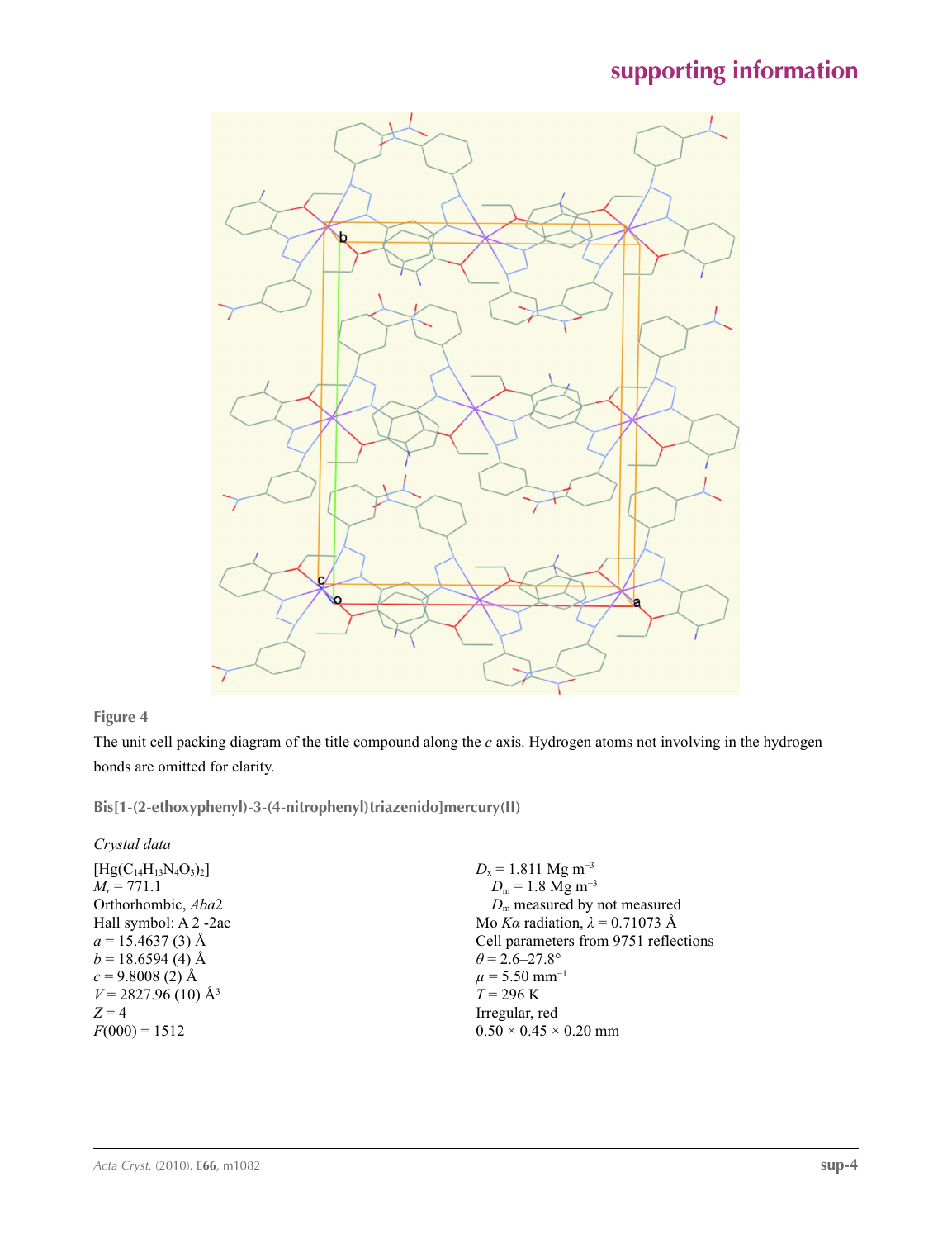*Data collection*

| Bruker APEXII CCD<br>diffractometer<br>Radiation source: fine-focus sealed tube | 51881 measured reflections<br>3358 independent reflections<br>2629 reflections with $I > 2\sigma(I)$                                            |
|---------------------------------------------------------------------------------|-------------------------------------------------------------------------------------------------------------------------------------------------|
| Graphite monochromator                                                          | $R_{\text{int}} = 0.122$                                                                                                                        |
| $\varphi$ and $\omega$ scans                                                    | $\theta_{\text{max}} = 27.9^{\circ}, \theta_{\text{min}} = 2.6^{\circ}$                                                                         |
| Absorption correction: integration                                              | $h = -20 \rightarrow 20$                                                                                                                        |
| (SADABS; Bruker, 2005)                                                          | $k = -24 \rightarrow 24$                                                                                                                        |
| $T_{\text{min}} = 0.129, T_{\text{max}} = 0.280$                                | $l = -12 \rightarrow 12$                                                                                                                        |
| Refinement                                                                      |                                                                                                                                                 |
| Refinement on $F^2$                                                             | Hydrogen site location: inferred from                                                                                                           |
| Least-squares matrix: full                                                      | neighbouring sites                                                                                                                              |
| $R[F^2 > 2\sigma(F^2)] = 0.038$                                                 | H-atom parameters constrained                                                                                                                   |
| $wR(F^2) = 0.110$                                                               | $w = 1/[\sigma^2(F_0^2) + (0.0655P)^2 + 3.2492P]$                                                                                               |
| $S = 1.15$                                                                      | where $P = (F_o^2 + 2F_c^2)/3$                                                                                                                  |
| 3358 reflections                                                                | $(\Delta/\sigma)_{\text{max}}$ < 0.001                                                                                                          |
| 196 parameters                                                                  | $\Delta\rho_{\text{max}}$ = 2.28 e Å <sup>-3</sup>                                                                                              |
| 1 restraint                                                                     | $\Delta\rho_{\rm min} = -2.52 \text{ e } \text{\AA}^{-3}$                                                                                       |
| Primary atom site location: structure-invariant<br>direct methods               | Extinction correction: SHELXL97 (Sheldrick,<br>2008), Fc*=kFc[1+0.001xFc <sup>2</sup> $\lambda$ <sup>3</sup> /sin(2 $\theta$ )] <sup>-1/4</sup> |
| Secondary atom site location: difference Fourier                                | Extinction coefficient: 0.00070 (17)                                                                                                            |
| map                                                                             | Absolute structure: Flack (1983), 1575 Friedel<br>pairs                                                                                         |
|                                                                                 | Absolute structure parameter: $-0.08(2)$                                                                                                        |

## *Special details*

**Geometry**. All s.u.'s (except the s.u. in the dihedral angle between two l.s. planes) are estimated using the full covariance matrix. The cell s.u.'s are taken into account individually in the estimation of s.u.'s in distances, angles and torsion angles; correlations between s.u.'s in cell parameters are only used when they are defined by crystal symmetry. An approximate (isotropic) treatment of cell s.u.'s is used for estimating s.u.'s involving l.s. planes.

**Refinement**. Refinement of  $F^2$  against ALL reflections. The weighted  $R$ -factor  $wR$  and goodness of fit  $S$  are based on  $F^2$ , conventional *R*-factors *R* are based on *F*, with *F* set to zero for negative  $F^2$ . The threshold expression of  $F^2 > \sigma(F^2)$  is used only for calculating *R*-factors(gt) *etc*. and is not relevant to the choice of reflections for refinement. *R*-factors based on *F*<sup>2</sup> are statistically about twice as large as those based on *F*, and *R*- factors based on ALL data will be even larger.

*Fractional atomic coordinates and isotropic or equivalent isotropic displacement parameters (Å<sup>2</sup>)* 

|                | $\mathcal{X}$ | ν         | $\boldsymbol{Z}$ | $U_{\rm iso}*/U_{\rm eq}$ |  |
|----------------|---------------|-----------|------------------|---------------------------|--|
| Hg1            | 1.0000        | 1.0000    | 0.7679(3)        | 0.03974(13)               |  |
| C7             | 1.1773(4)     | 0.9517(3) | 0.5961(6)        | 0.0546(14)                |  |
| C2             | 0.9670(4)     | 0.8059(3) | 1.0850(7)        | 0.0545(14)                |  |
| H2             | 1.0236        | 0.8178    | 1.0624           | $0.065*$                  |  |
| O <sub>1</sub> | 0.7000(3)     | 0.7116(3) | 1.2795(6)        | 0.0925(17)                |  |
| O <sub>3</sub> | 1.0915(3)     | 0.9353(2) | 0.5744(5)        | 0.0615(11)                |  |
| N <sub>1</sub> | 0.9199(3)     | 0.8912(2) | 0.9162(5)        | 0.0554(11)                |  |
| C <sub>3</sub> | 0.9533(5)     | 0.7573(3) | 1.1860(7)        | 0.0627(16)                |  |
| H <sub>3</sub> | 0.9999        | 0.7371    | 1.2319           | $0.075*$                  |  |
| C14            | 0.9689(8)     | 0.8927(5) | 0.4560(11)       | 0.080(3)                  |  |
| H14A           | 0.9497        | 0.8639    | 0.3806           | $0.120*$                  |  |
| H14B           | 0.9488        | 0.9410    | 0.4444           | $0.120*$                  |  |
| H14C           | 0.9462        | 0.8734    | 0.5394           | $0.120*$                  |  |
|                |               |           |                  |                           |  |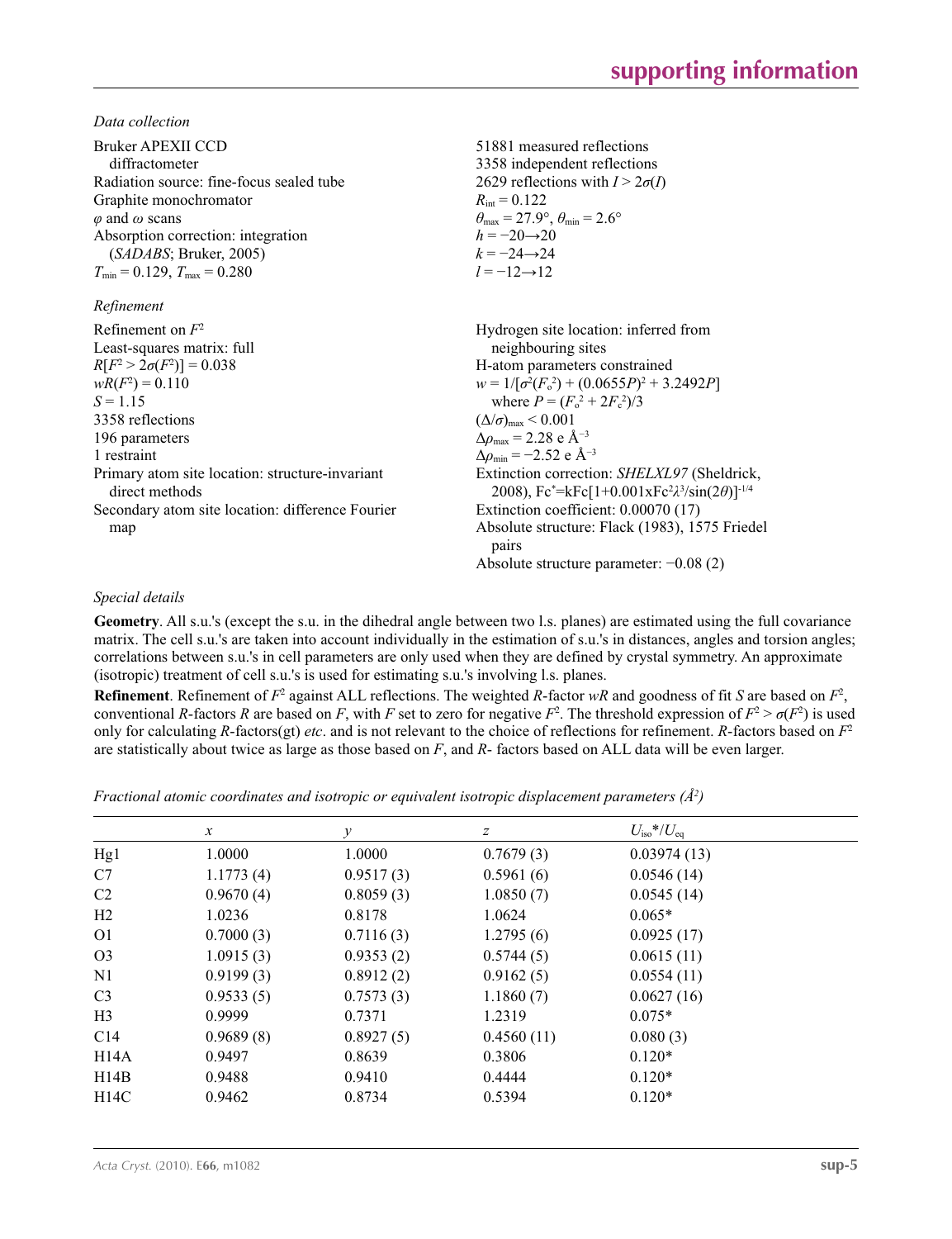| 1.2429(5) | 0.9181(3) | 0.5204(8)  | 0.0659(15) |
|-----------|-----------|------------|------------|
| 1.2297    | 0.8841    | 0.4543     | $0.079*$   |
| 0.8716(3) | 0.9660(2) | 0.7669(6)  | 0.0492(9)  |
| 0.8539(3) | 0.9140(3) | 0.8513(5)  | 0.0536(11) |
| 0.8989(3) | 0.8390(3) | 1.0133(6)  | 0.0505(12) |
| 0.8678(5) | 0.7375(3) | 1.2210(7)  | 0.0586(15) |
| 0.8568    | 0.7048    | 1.2905     | $0.070*$   |
| 0.8026(5) | 0.7683(4) | 1.1489(8)  | 0.0528(16) |
| 0.7125(5) | 0.7478(4) | 1.1825(7)  | 0.0661(18) |
| 0.6572(3) | 0.7650(4) | 1.1014(9)  | 0.116(3)   |
| 0.8148(3) | 0.8168(3) | 1.0484(7)  | 0.0526(13) |
| 0.7675    | 0.8357    | 1.0022     | $0.063*$   |
| 1.0658(5) | 0.8922(4) | 0.4614(8)  | 0.0605(18) |
| 1.0869    | 0.8436    | 0.4728     | $0.073*$   |
| 1.0895    | 0.9115    | 0.3774     | $0.073*$   |
| 1.3285(5) | 0.9371(4) | 0.5470(9)  | 0.080(2)   |
| 1.3728    | 0.9154    | 0.4979     | $0.096*$   |
| 1.1960(5) | 1.0019(2) | 0.6943(9)  | 0.0420(15) |
| 1.2818(5) | 1.0216(5) | 0.7181(9)  | 0.0652(17) |
| 1.2950    | 1.0569    | 0.7818     | $0.078*$   |
| 1.3485(7) | 0.9873(5) | 0.6443(13) | 0.075(3)   |
| 1.4060    | 0.9988    | 0.6616     | $0.090*$   |
|           |           |            |            |

*Atomic displacement parameters (Å2 )*

|                | $U^{11}$    | $U^{22}$    | $I^{\beta}$ | $U^{12}$      | $U^{13}$    | $U^{23}$    |
|----------------|-------------|-------------|-------------|---------------|-------------|-------------|
| Hg1            | 0.03350(17) | 0.04451(17) | 0.04121(18) | $-0.00398(7)$ | 0.000       | 0.000       |
| C7             | 0.047(3)    | 0.053(3)    | 0.064(4)    | $-0.002(2)$   | 0.000(3)    | 0.013(3)    |
| C2             | 0.033(3)    | 0.063(3)    | 0.068(4)    | $-0.002(2)$   | $-0.001(3)$ | $-0.005(3)$ |
| O <sub>1</sub> | 0.080(3)    | 0.101(4)    | 0.097(4)    | $-0.019(3)$   | 0.029(3)    | 0.012(3)    |
| O <sub>3</sub> | 0.045(2)    | 0.068(2)    | 0.071(3)    | $-0.0021(18)$ | 0.0040(18)  | $-0.016(2)$ |
| N1             | 0.047(2)    | 0.059(3)    | 0.061(3)    | $-0.006(2)$   | 0.009(2)    | 0.000(3)    |
| C <sub>3</sub> | 0.052(4)    | 0.069(4)    | 0.067(4)    | 0.003(3)      | 0.000(3)    | $-0.001(3)$ |
| C14            | 0.081(6)    | 0.073(5)    | 0.086(6)    | $-0.008(5)$   | $-0.014(6)$ | $-0.029(4)$ |
| C8             | 0.061(4)    | 0.065(3)    | 0.071(3)    | 0.008(3)      | 0.009(3)    | 0.017(4)    |
| N <sub>3</sub> | 0.037(2)    | 0.053(2)    | 0.058(3)    | $-0.0038(17)$ | 0.002(2)    | $-0.006(3)$ |
| N <sub>2</sub> | 0.048(3)    | 0.057(3)    | 0.056(3)    | $-0.008(2)$   | 0.008(2)    | $-0.004(2)$ |
| C1             | 0.042(3)    | 0.053(3)    | 0.057(3)    | $-0.010(2)$   | 0.007(2)    | $-0.009(3)$ |
| C4             | 0.061(4)    | 0.058(3)    | 0.057(4)    | $-0.009(3)$   | 0.005(3)    | $-0.002(3)$ |
| C <sub>5</sub> | 0.042(3)    | 0.054(3)    | 0.062(4)    | $-0.004(2)$   | 0.013(3)    | $-0.012(3)$ |
| N <sub>4</sub> | 0.047(4)    | 0.070(4)    | 0.081(5)    | $-0.011(2)$   | 0.020(3)    | 0.012(3)    |
| O <sub>2</sub> | 0.040(3)    | 0.148(5)    | 0.159(6)    | $-0.005(3)$   | 0.012(4)    | 0.066(5)    |
| C <sub>6</sub> | 0.035(2)    | 0.056(3)    | 0.067(4)    | $-0.006(2)$   | 0.007(2)    | $-0.004(3)$ |
| C13            | 0.075(5)    | 0.044(3)    | 0.062(4)    | $-0.001(3)$   | 0.009(4)    | $-0.009(3)$ |
| C9             | 0.061(4)    | 0.082(5)    | 0.096(6)    | 0.020(4)      | 0.023(4)    | 0.036(5)    |
| C12            | 0.039(4)    | 0.046(3)    | 0.041(4)    | $-0.0032(18)$ | 0.000(3)    | 0.0117(19)  |
| C11            | 0.043(4)    | 0.081(4)    | 0.071(5)    | $-0.008(4)$   | 0.000(3)    | 0.012(4)    |
| C10            | 0.040(4)    | 0.103(6)    | 0.082(7)    | $-0.005(4)$   | 0.002(4)    | 0.032(5)    |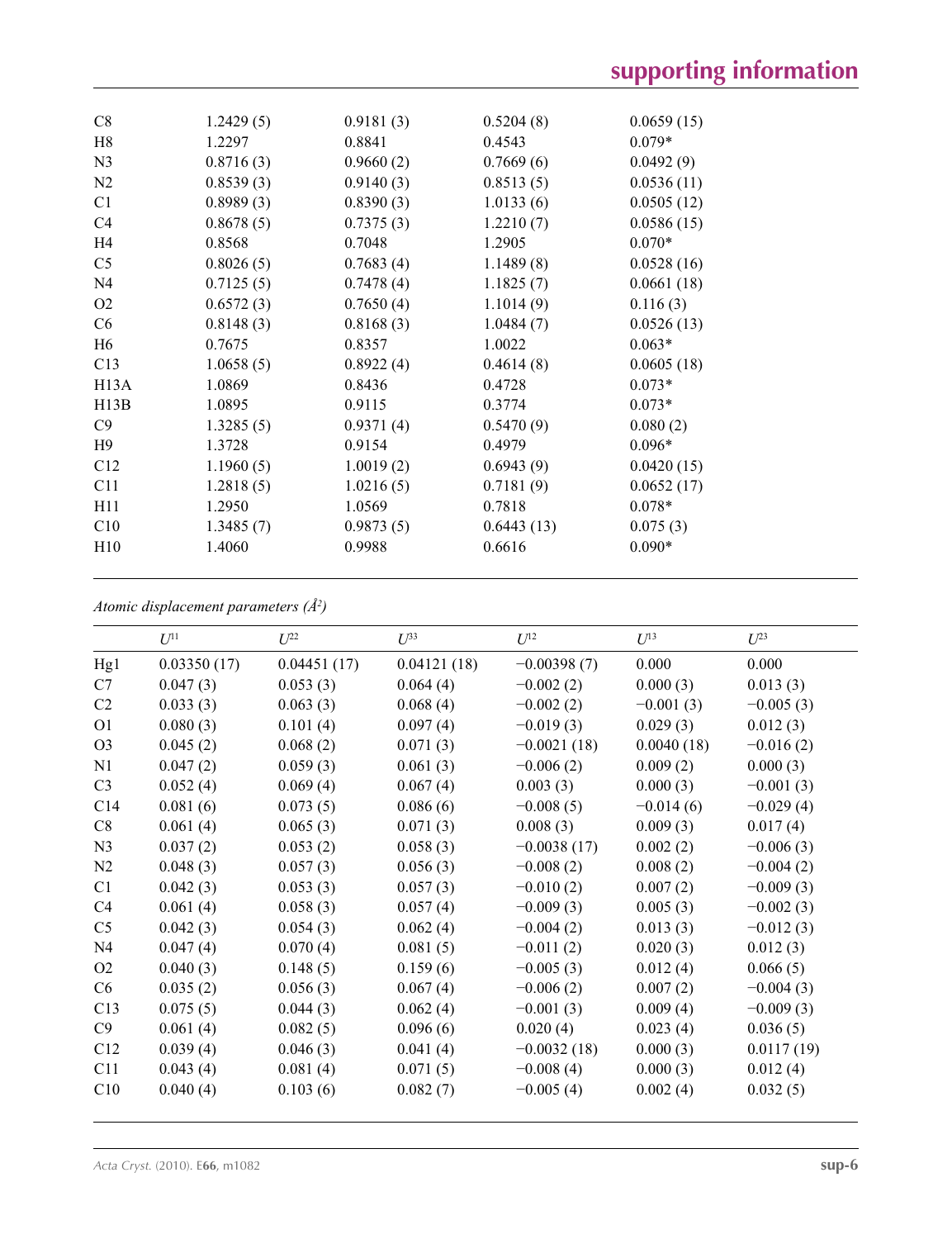*Geometric parameters (Å, º)*

| $Hg1 - N3$ <sup>i</sup>          | 2.084(4)    | $C8-C9$                      | 1.394(11) |  |
|----------------------------------|-------------|------------------------------|-----------|--|
| $Hg1 - N3$                       | 2.084(4)    | $C8 - H8$                    | 0.9300    |  |
| $Hgl$ -O3                        | 2.656(5)    | $N3 - N2$                    | 1.304(6)  |  |
| $Hg1 - O3$ <sup>i</sup>          | 2.656(5)    | $N3 - C12$ <sup>i</sup>      | 1.400(9)  |  |
| $C7 - C12$                       | 1.374(9)    | $C1-C6$                      | 1.407(6)  |  |
| $C7 - 03$                        | 1.378(7)    | $C4 - C5$                    | 1.359(11) |  |
| $C7-C8$                          | 1.406(9)    | $C4 - H4$                    | 0.9300    |  |
| $C2-C3$                          | 1.359(9)    | $C5-C6$                      | 1.351(10) |  |
| $C2-C1$                          | 1.409(8)    | $C5 - N4$                    | 1.481(10) |  |
| $C2-H2$                          | 0.9300      | $N4 - 02$                    | 1.211(10) |  |
| $O1 - N4$                        | 1.182(9)    | $C6 - H6$                    | 0.9300    |  |
| $O3 - C13$                       | 1.425(8)    | $C13 - H13A$                 | 0.9700    |  |
| $N1 - N2$                        | 1.275(6)    | $C13 - H13B$                 | 0.9700    |  |
| $N1 - C1$                        | 1.400(7)    | $C9 - C10$                   | 1.372(14) |  |
| $C3-C4$                          | 1.414(9)    | $C9 - H9$                    | 0.9300    |  |
| $C3-H3$                          | 0.9300      | $C12 - C11$                  | 1.396(11) |  |
| $C14 - C13$                      | 1.500(13)   | $C12 - N3$                   | 1.400(9)  |  |
| $C14 - H14A$                     | 0.9600      | $C11 - C10$                  | 1.412(15) |  |
| $C14 - H14B$                     | 0.9600      | $C11 - H11$                  | 0.9300    |  |
| C14-H14C                         | 0.9600      | $C10 - H10$                  | 0.9300    |  |
|                                  |             |                              |           |  |
| $N3^i$ —Hg1—N3                   | 179.4(4)    | $N1-C1-C2$                   | 118.1(5)  |  |
| $N3^i$ -Hg1--O3                  | 68.12 (18)  | $C6-C1-C2$                   | 116.1(6)  |  |
| $N3$ —Hg $1$ —O3                 | 111.46(18)  | $C5-C4-C3$                   | 117.2(6)  |  |
| $N3^i$ -Hg1- $O3^i$              | 111.46 (18) | $C5-C4-H4$                   | 121.4     |  |
| $N3$ —Hg $1$ —O3 <sup>i</sup>    | 68.12 (18)  | $C3-C4-H4$                   | 121.4     |  |
| $O3$ —Hg $1$ — $O3$ <sup>i</sup> | 88.9(2)     | $C6-C5-C4$                   | 123.9(6)  |  |
| $C12 - C7 - O3$                  | 117.6(6)    | $C6-C5-N4$                   | 117.8(7)  |  |
| $C12-C7-C8$                      | 121.5(6)    | $C4-C5-N4$                   | 118.2(7)  |  |
| $O3-C7-C8$                       | 121.0(6)    | $O1 - N4 - O2$               | 124.3(7)  |  |
| $C3-C2-C1$                       | 122.6(6)    | $O1 - N4 - C5$               | 118.7(7)  |  |
| $C3-C2-H2$                       | 118.7       | $O2 - N4 - C5$               | 116.8(6)  |  |
| $C1-C2-H2$                       | 118.7       | $C5-C6-C1$                   | 120.3(6)  |  |
| $C7 - 03 - C13$                  | 120.9(5)    | $C5-C6-H6$                   | 119.8     |  |
| $C7 - O3 - Hg1$                  | 107.5(4)    | $C1-C6-H6$                   | 119.8     |  |
| $C13 - O3 - Hg1$                 | 131.5(4)    | $O3 - C13 - C14$             | 107.6(5)  |  |
| $N2 - N1 - C1$                   | 112.7(4)    | O3-C13-H13A                  | 110.2     |  |
| $C2 - C3 - C4$                   | 119.8(6)    | $C14-C13-H13A$               | 110.2     |  |
| $C2-C3-H3$                       | 120.1       | $O3 - C13 - H13B$            | 110.2     |  |
| $C4-C3-H3$                       | 120.1       | $C14-C13-H13B$               | 110.2     |  |
| $C13-C14-H14A$                   | 109.5       | H13A-C13-H13B                | 108.5     |  |
| $C13 - C14 - H14B$               | 109.5       | $C10-C9-C8$                  | 121.2(8)  |  |
| H14A-C14-H14B                    | 109.5       | $C10-C9-H9$                  | 119.4     |  |
| C13-C14-H14C                     | 109.5       | $C8-C9-H9$                   | 119.4     |  |
| H14A-C14-H14C                    | 109.5       | $C7 - C12 - C11$             | 119.8(8)  |  |
| H14B-C14-H14C                    | 109.5       | $C7 - C12 - N3$ <sup>i</sup> | 119.3(6)  |  |